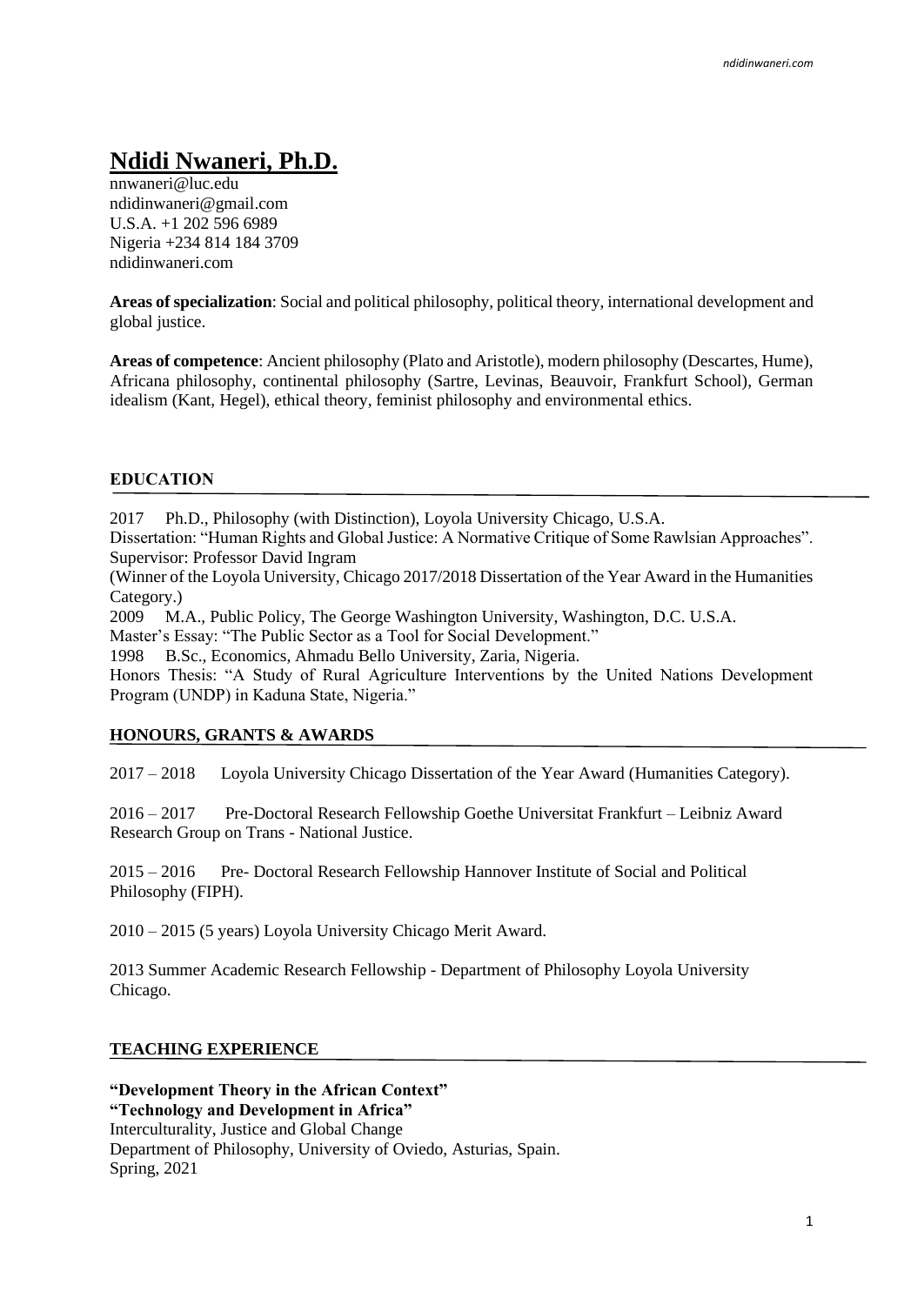This course was designed as an introduction to international development practice in Africa. The first module was a theory section designed to familiarize students with concepts that are used and issues that arise from development practice in Africa. The second module concretized some of these concepts by focusing on the development implications of ICT technology.

"**Ethics**," Philosophy Department, Loyola University, Chicago.

**Teacher of Record** - Summer 2015 (on line); Spring 2015.

Teaching Assistant - Spring – 2014; Spring 2013; Spring 2012; Fall 2012.

This core course was a general introduction to ethics or moral philosophy and included sections on care ethics, utilitarianism, deontology and virtue ethics.

"**Philosophy and Persons**," Philosophy Department, Loyola University, Chicago.

**Teacher of record** - Summer 2015 (On line); Fall 2014.

This core course satisfied the "Philosophical Knowledge" area. Course material consisted of the major figures in the history of philosophy, focusing on texts in epistemology, metaphysics, political philosophy, and ethics.

"**Social and Political Philosophy**," Philosophy Department, Loyola University, Chicago. Teaching Assistant - Fall 2013; Fall 2010; Spring 2011; Fall 2012.

The course included political and ethical theory, humanitarian intervention, global justice, human rights, genocide, economic sanctions, and issues of global governance.

# **PUBLICATIONS**

#### Published

2017 Jochen, Enrich, Ndidi Nwaneri, and Natale de Santo. "The Role of Retired Pediatric Professors in European Child Healthcare Services." *Journal of Pediatrics*, Volume 181 (February, 2017): 332- 333.e1. https://doi.org/10.1016/j.jpeds.2016.10.055.

2016 "Gender Equality: Response to Van Parijs", in E. Mbonda & T. Ngosso (eds.), *Théories de la justice: justice globale, agents de la justice et justice de genre*, (Louvain-la-Neuve: Presses Universitaires de Louvain, 2016), pp. 293-298.

## **Works in Progress**

## Existential Risk and Global Inequity

Existential risks, defined as risks of catastrophic scope to a population, include risks from bio- and geo-engineering, robotics and artificial intelligence, and anthropocentric environmental damage. My project question is whether global inequity should be considered an existential risk or simply a factor that influences such risks.

## Technology, Poverty and Economic Development

In this project I note that while ICT leads to the growth of enterprises in developing countries, such technology is effectively unavailable for those in severe poverty; with the result that social inequality has been worsened by their introduction. In addition, to the extent that poor countries lack the capacity to properly dispose of items like cell phones and laptops, the use of ICT in poor, African countries increases global pollution. I therefore argue that such technology does not necessarily yield a net positive socio-economic effect in developing countries.

## Contextual Minorities and the Arbitrariness of Social Ascriptions

I rely on Frantz Fanon and Axel Honneth's work on (social) recognition to develop my concept *contextual minorities*. To do this, I utilize the concepts of intersectionality, locationality and personal identity to explore the relationship between status and social ascription.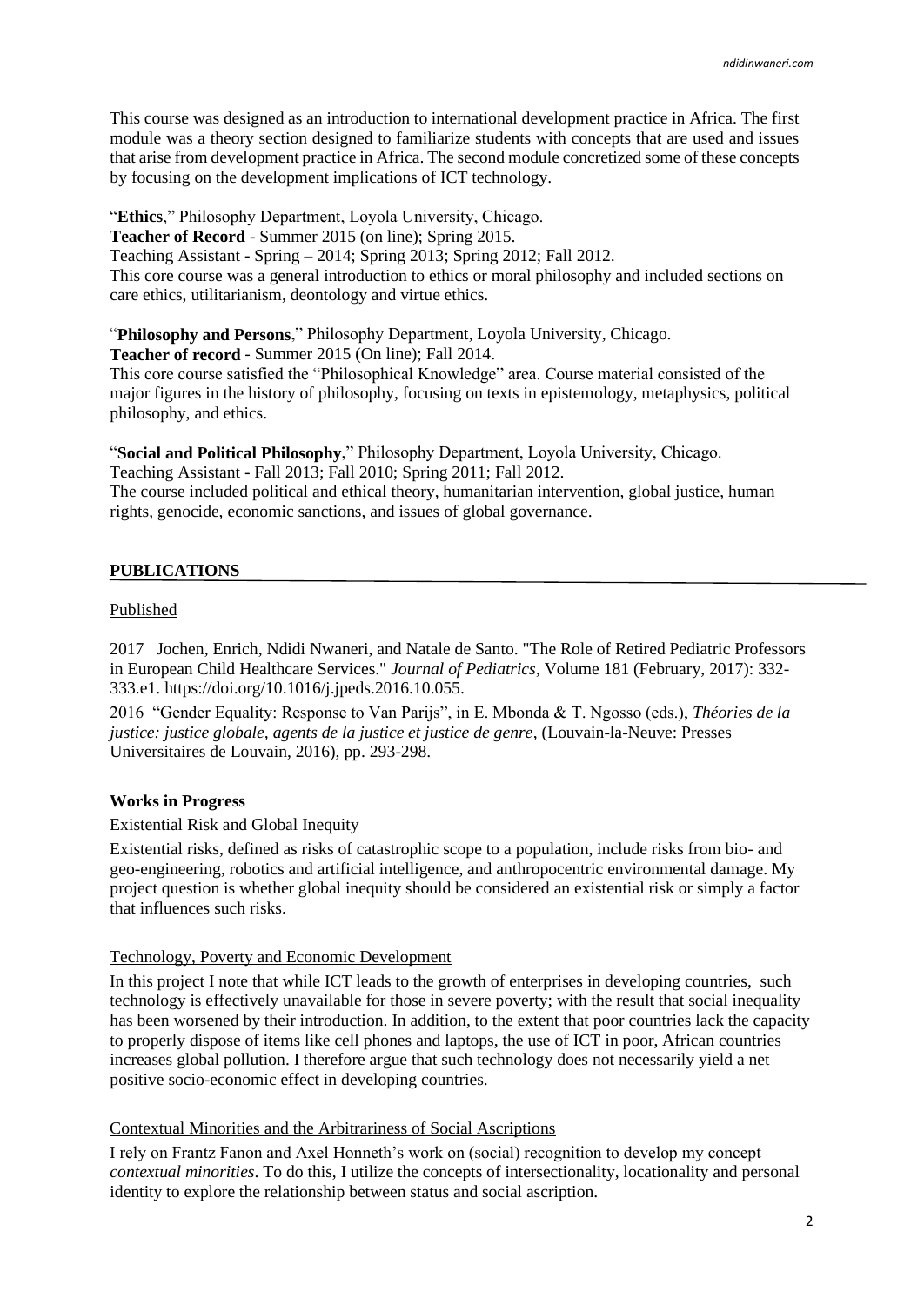#### **RESEARCH EXPERIENCE**

# **Visiting Scholar, Department of Philosophy, Loyola University Chicago, College of Arts and Sciences.**

January, 2021- May, 2022

As a member of the Sanctions Working Group, I work with leading economists, legal scholars and other professionals in Kenya, Zimbabwe, Zambia, and the Democratic Republic of Congo to study the impact of economic sanctions on remittances and foreign investment, liquidity and non-profits in Africa.

# **Ethics and Public Policy Laboratory (EthicsLab) of The Catholic University of Central Africa (UCAC) Yaoundé, Cameroon - Co-founder and Senior Research Fellow**

August 2018-present.

In addition to mentoring current and prospective Ph.D. students, I am also responsible for regional and global collaborations, financial management and quality assurance.

## **Department of Public Health, Washington, D.C., USA – Research Assistant**

June 2008 – December 2008

The US government commissioned the Department of Public Health at The George Washington University to conduct a study of the nature and extent of pesticide use in homes in the D.C. metro area. In this role, I designed and administered survey instruments and coded and interpreted survey data results. Study results were presented at a workshop attended by relevant arms of governments of the D.C. metro area.

#### **Institute for Development Research (IDR) Zaria, Nigeria – Statistical Officer**

January 2000 – February 2002

In 1998, the Centre for Nigerian Cultural Studies (CNCS) and the Centre for Social and Economic Research (CSER) were merged to form The Institute for Development Research (IDR). As statistical officer of the IDR, I was a team member of the 2000 World Bank/USAID Survey on Corruption. In addition, I headed the political advocacy team for Women in Agriculture (Nigeria). In these roles, I developed and implemented public enlightenment programs on behalf of the Bureau for Public Enterprises (BPE) on privatization of public corporations.

# **CONFERENCE PAPERS AND PRESENTATIONS**

**"The Collateral Damage of "Smart" Sanctions in the Democratic Republic of the Congo: A Critique of the Humanitarian Impacts of an Incoherent Economic Sanctions Regime."** Paper Presented with Fernando C. Saldivar, S.J. at the Sanctions and International Law and Politics Conference, Coventry University and Graduate Institute Geneva December 9-10, 2021

#### **"Utility Through Care"**

Paper presented at the University Philosophy Conference on Global Health Justice, "Rethinking Global Health Justice in the Age of Pandemics" Blavatnik School of Government, Oxford University April 14-15, 2021.

**"The Impact of COVID 19 on Women's Socio-Economic Well Being (Nigeria)"** Policy paper presented at the Commonwealth Parliamentary Association (CPA) African Region Secretariat Sensitization Virtual Workshop Gender & COVID-19: Country Response December 17-18, 2020.

#### **Building Back Better: "Towards A Disability" Inclusive, Accessible and Sustainable Post Covid-19 World"**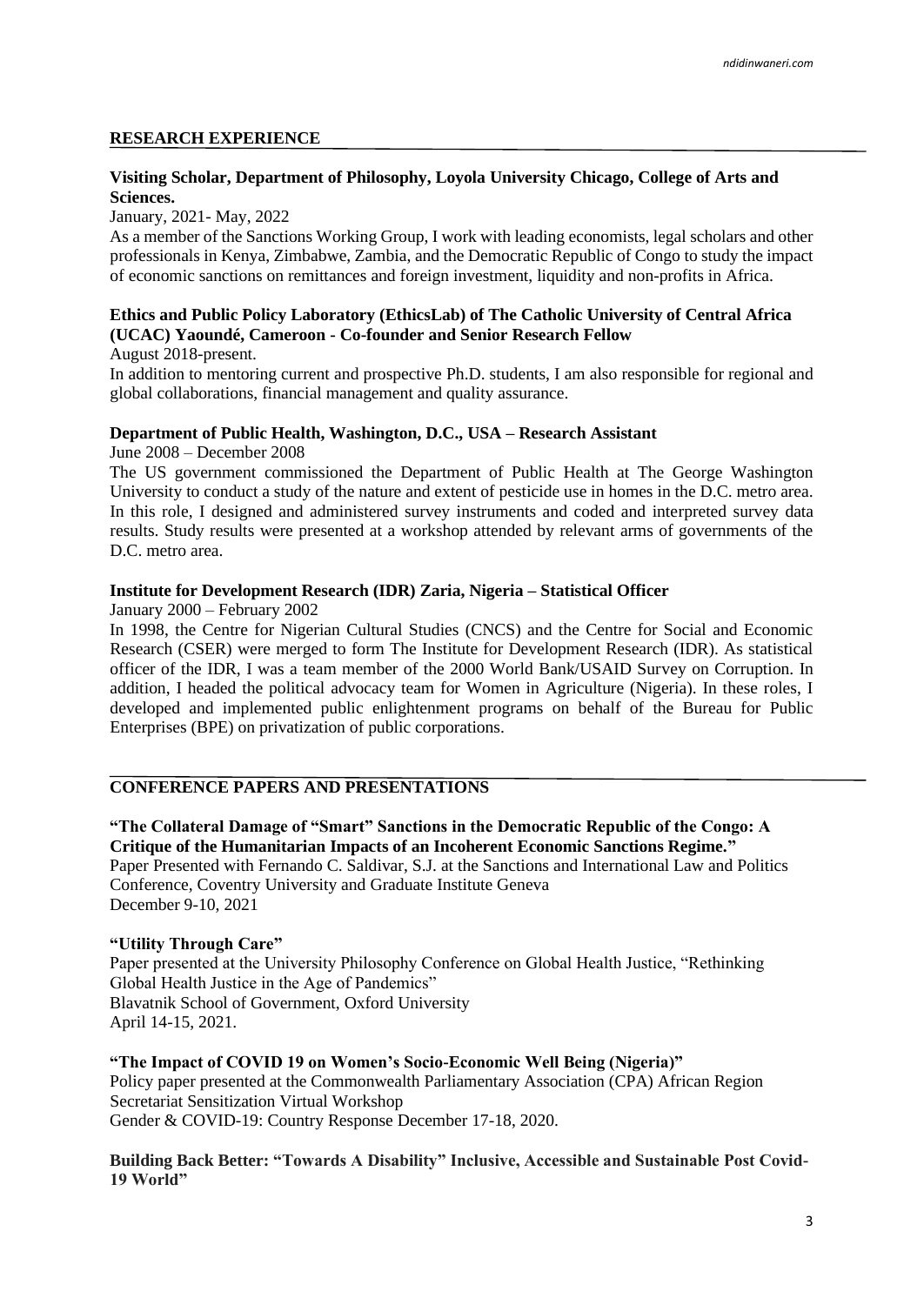Presentation For the 9th Network for The Advancement of People with Visible Disabilities (NAPVID) To commemorate the 2020 International Day for People with Disabilities. December 3, 2020

#### **Global Justice and Global Catastrophic Risk: between error and terror.**

Key-note paper presented at the Cambridge Conference on Catastrophic Risk Centre for the Study of Existential Risk, University of Cambridge November 17-18, 2020

#### **Rape - Perceptions, Myths, Traditions and Stereotypes**

Paper presented at the Africa and the New Dynamics of Sexual and Gender Based Violence Workshop. Emerge Women Foundation, Nigeria. July 15, 2020

#### **Reimagining Our Humanity Post Pandemic**

The 11th edition of the Wole Soyinka International Cultural Exchange (WSICE 2020). July 12, 2020

#### **Want to End Rape? Talk About Sex. A lot.**

Public Lecture on the Rape Scourge and Sexual Violence in Nigeria The Department of Philosophy, Lagos State University. June 19, 2020

#### **"Ethical Adoption of Technology – AI and ICT in Africa."**

Launch Event Conference Competence Center for African Research Institute for Business Ethics, University of St. Gallen, Switzerland January 15, 2020

#### **"Non-Domination as Care – The Case for Globalized Justice."**

Paper presented at the research Colloquium of the Hannover Institute of Philosophy Hannover, Germany. May 31, 2016

## **"(The Ethic of) Care as Globalized Justice."**

Paper presented at the Critical Theory Conference Prague, Czech Republic. May 19, 2016

## **"Recognition, Non-Domination and Global Justice."**

Paper presented at the research Colloquium of the Hannover Institute of Philosophy Hannover, Germany. August 12, 2015

#### **"International Development, Economic Democracy, and Moral Motivation: What is to be Done About Global Poverty? By whom? Why?"**

Joint presentation with Professor Timothy Weidel (Oklahoma State) and Professor David Schweickart (Loyola University Chicago): The Ethics of Poverty Alleviation conference, Centre for Ethics and Poverty Research, University of Salzburg Salzburg, Austria. August 28-29, 2014

#### **"(Im)moral responses to Economic Deprivation."**

Paper presented at the Theories of Justice and Gender Conference, Catholic University, Yaoundé, Cameroon. August 18-22, 2014

## **"International Development' and the Challenge of Global Poverty."**

Paper presented at the 10th International Conference and 30th Anniversary of the International Development Ethics Association (IDEA): Contributions for a Socially Sustainable Future Department of Philosophy University of San Jose, Costa Rica. July 21-24, 2014